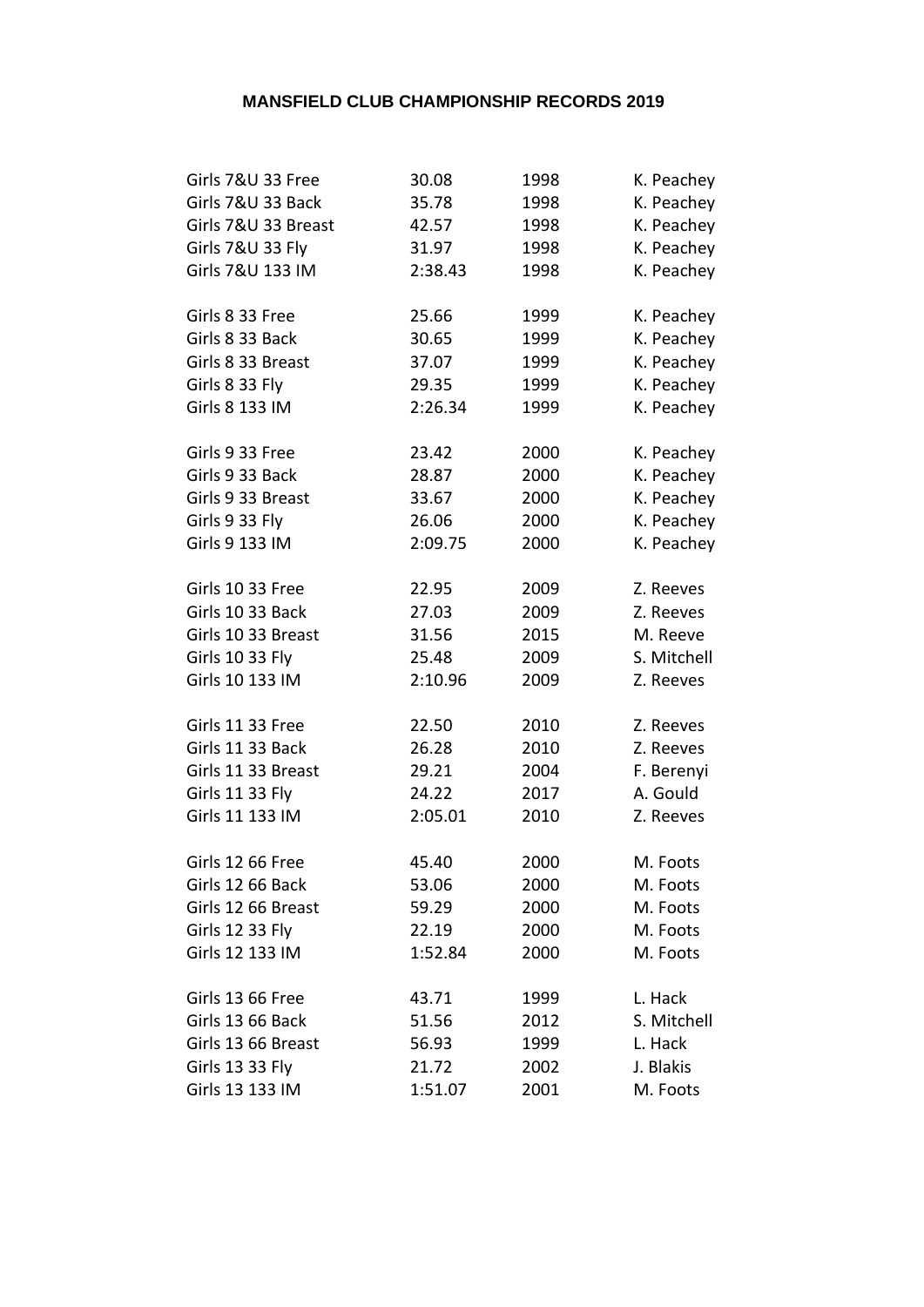| Girls 14 66 Free            | 44.91   | 2003 | J. Blakis   |
|-----------------------------|---------|------|-------------|
| Girls 14 66 Back            | 51.63   | 2003 | J. Blakis   |
| Girls 14 66 Breast          | 1:00.03 | 2003 | J. Blakis   |
| <b>Girls 14 33 Fly</b>      | 22.26   | 2007 | J. Huxtable |
| Girls 14 133 IM             | 1:50.17 | 2003 | J. Blakis   |
|                             |         |      |             |
| <b>Girls 15 100 Free</b>    | 1:09.80 | 2004 | J. Blakis   |
| Girls 15 100 Back           | 1:20.35 | 2004 | J. Blakis   |
| Girls 15 100 Breast         | 1:33.55 | 2004 | J. Blakis   |
| <b>Girls 15 33 Fly</b>      | 20.31   | 2004 | J. Blakis   |
| Girls 15 133 IM             | 1:49.29 | 2004 | J. Blakis   |
|                             |         |      |             |
| Girls 16&O 100 Free         | 1:12.04 | 2006 | J. Blakis   |
| Girls 16&O 100 Back         | 1:20.08 | 2006 | J. Blakis   |
| Girls 16&O 100 Breast       | 1:29.84 | 2006 | J. Blakis   |
| Girls 16&O 33 Fly           | 20.35   | 2011 | J. Blakis   |
| Girls 16&O 133 IM           | 1:49.01 | 2006 | J. Blakis   |
|                             |         |      |             |
| Girls Open 100 Free         | 1:09.00 | 1999 | L. Hack     |
| Girls Open 100 Back         | 120.44  | 2012 | J. Blakis   |
| Girls Open 100 Breast       | 1:31.81 | 1999 | L. Hack     |
| Girls Open 33 Fly           | 20.20   | 2011 | J. Blakis   |
| Girls Open 133 IM           | 1:46.90 | 2004 | J. Blakis   |
|                             |         |      |             |
| Girls Multi Disab 33 Free   | 59.07   | 2016 | E. Reynolds |
| Girls Multi Disab 33 Back   | 56.91   | 2008 | A. Fricke   |
| Girls Multi Disab 33 Breast | 47.80   | 2008 | A. Fricke   |
| Girls Multi Disab 33 Fly    | 1.08.50 | 2008 | E. Reynolds |
| Girls Multi Disab 66 IM     | 1:52.41 | 2008 | A. Fricke   |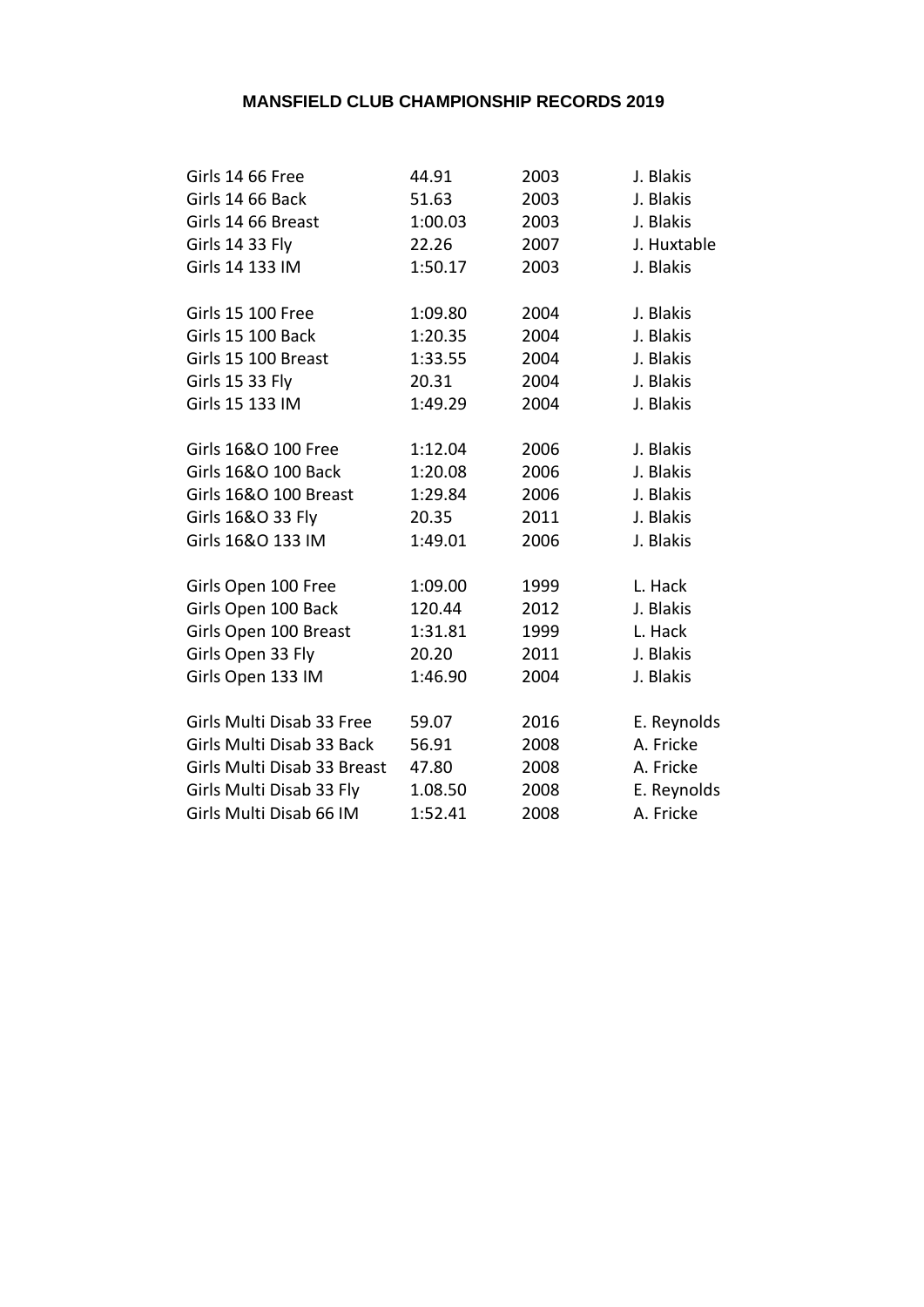| Boys 7&U 33 Free      | 29.90   | 2012 | C.Christopher         |
|-----------------------|---------|------|-----------------------|
| Boys 7&U 33 Back      | 36.53   | 2006 | J. O'Grady            |
| Boys 7&U 33 Breast    | 43.59   | 2000 | J. Hutchins           |
| Boys 7&U 33 Fly       | 41.22   | 2012 | W. Devere             |
| Boys 7&U 133 IM       | 2:56.83 | 2006 | J. O'Grady            |
|                       |         |      |                       |
| Boys 8 33 Free        | 26.85   | 2007 | J. O'Grady            |
| Boys 8 33 Back        | 31.82   | 2007 | J. O'Grady            |
| Boys 8 33 Breast      | 37.87   | 2010 | T. Mims               |
| Boys 8 33 Fly         | 33.28   | 2007 | J. O'Grady            |
| Boys 8 133 IM         | 2:24.91 | 2007 | J. O'Grady            |
| Boys 9 33 Free        | 24.96   | 2000 | J. Child              |
| Boys 9 33 Back        | 29.34   | 2010 | B. Christopher        |
| Boys 9 33 Breast      | 33.06   | 2002 | J. Hutchins           |
| Boys 9 33 Fly         | 28.96   | 2002 | J. Hutchins           |
| Boys 9 133 IM         | 2:16.99 | 2008 | J. O' Grady           |
|                       |         |      |                       |
| Boys 10 33 Free       | 22.53   | 2000 | K. Reid               |
| Boys 10 33 Back       | 27.15   | 2009 | C. Mitchell           |
| Boys 10 33 Breast     | 30.69   | 2015 | K. Appleton           |
| <b>Boys 10 33 Fly</b> | 26.19   | 2000 | K. Reid               |
| Boys 10 133 IM        | 2:13.10 | 2000 | K. Reid               |
|                       |         |      |                       |
| Boys 11 33 Free       | 21.30   | 2004 | J. Hutchins           |
| Boys 11 33 Back       | 25.40   | 2012 | <b>B.</b> Christopher |
| Boys 11 33 Breast     | 28.69   | 2004 | J. Hutchins           |
| <b>Boys 11 33 Fly</b> | 24.32   | 2004 | J. Hutchins           |
| Boys 11 133 IM        | 1:58.88 | 2001 | K. Reid               |
| Boys 12 66 Free       | 44.45   | 2002 | K. Reid               |
| Boys 12 66 Back       | 51.07   | 2002 | K. Reid               |
| Boys 12 66 Breast     | 1:00.61 | 2005 | J. Hutchins           |
| Boys 12 33 Fly        | 21.55   | 2002 | K. Reid               |
| Boys 12 133 IM        | 1:51.32 | 2002 | K. Reid               |
|                       |         |      |                       |
| Boys 13 66 Free       | 40.95   | 1999 | L. Williams           |
| Boys 13 66 Back       | 47.44   | 2003 | K. Reid               |
| Boys 13 66 Breast     | 56.95   | 1999 | L. Williams           |
| Boys 13 33 Fly        | 20.59   | 2003 | K. Reid               |
| Boys 13 133 IM        | 1:42.81 | 1999 | L. Williams           |